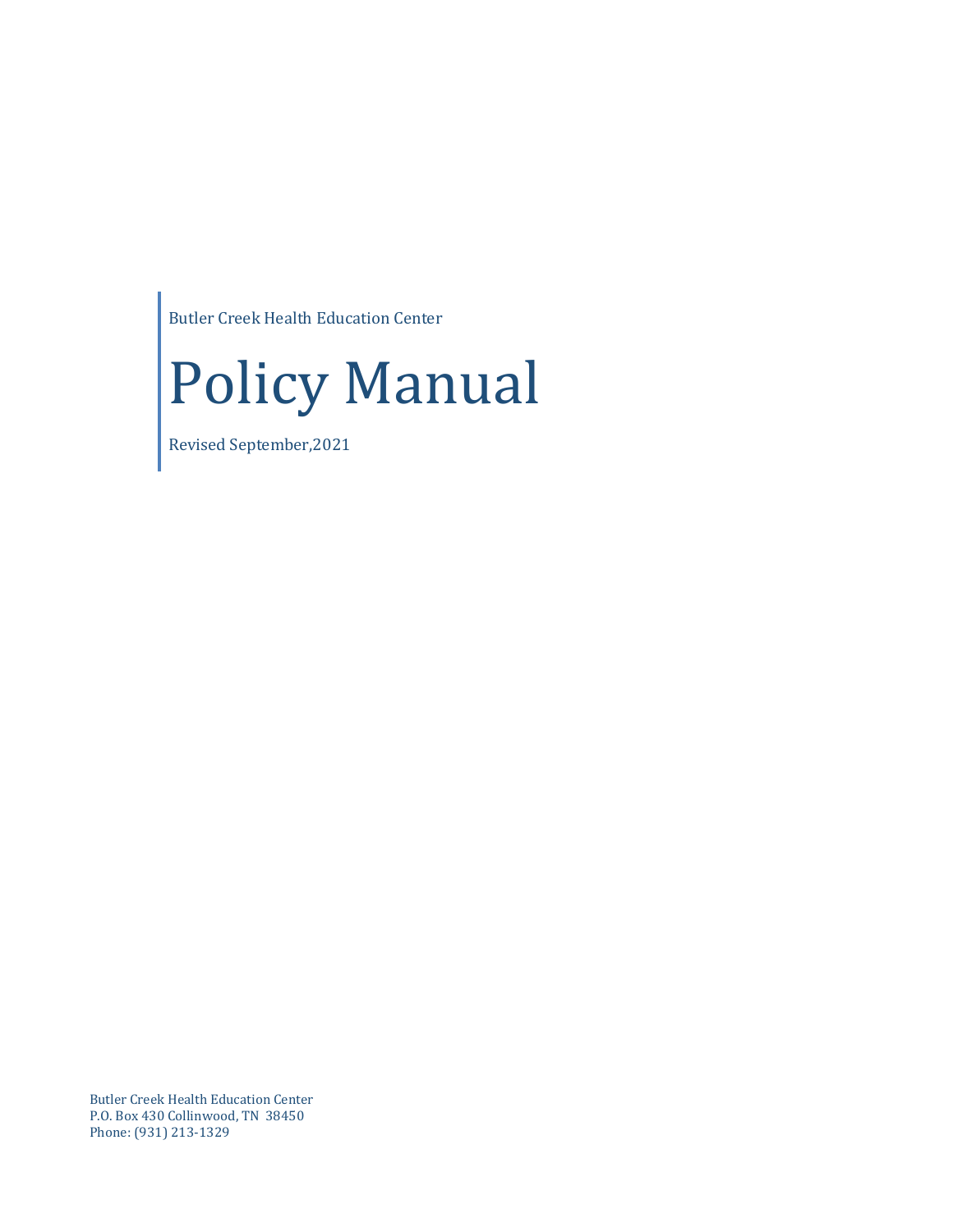# TABLE OF CONTENTS

# **PERSONNEL**

**Orientation** Personnel Classification Full-Time Volunteer Part-Time Volunteer Guest Volunteer Volunteer Trainee Junior Volunteer Senior Volunteer Stipends & Benefits Automobile Insurance Automobile Fuel Expense **Tithing** Staff Work Schedule Off-Campus Work Adult Children of Staff Living at Home Compensation Time Sabbath Ministry **Holidays** Vacation Policy Absence from Work Personnel Legal Documentation Foreign Volunteers Reassignment of Personnel Guidelines for Christian Conduct Rules of Conduct Disciplinary Procedure Grievance Procedure Termination Guidelines

# **WORK RELATED**

**Committees** Health Evangelism/Outreach Mileage Reimbursement **Purchases** 

Cell Phones Tipping Policy Vehicles, Campus **HOUSING** Moving In Moving Out Housing Furniture Garbage **Gardens** Guest Housing Pet Policy **Television** Videos **Storage Utilities** Vehicles, Personal Yard Maintenance Wood for Fuel

#### **MISCELLANEOUS**

Automobile Repair Automobile Trailer Rental **Campina** Church Services Copy Machines Farm Produce Fishing & Hunting Maintenance, Campus Parental Responsibility Quiet Hours Tools Vehicle Rental Wedding Guidelines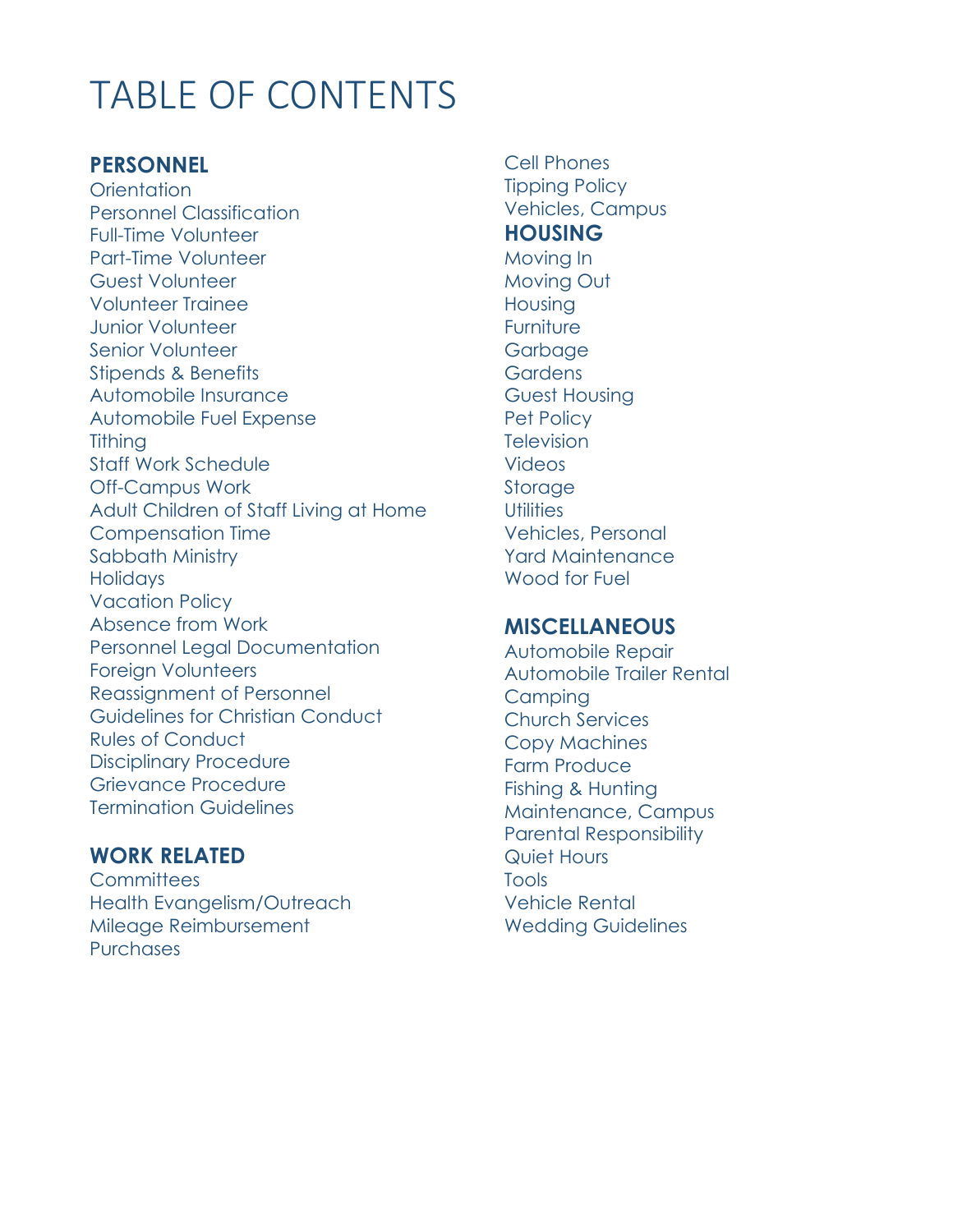**BUTLER CREEK HEALTH EDUCATION CENTER is a nonprofit organization established for the betterment of mankind through sharing the gospel of Christ. BCHEC is a supporting ministry of the Seventh-day Adventist Church. All staff members of BCHEC are members in regular standing of the SDA Church, and our theological positions are in full harmony with the Church. BCHEC does not solicit or accept tithe from SDA Church members.**

#### **PERSONNEL**

# **BCHEC operates with an all-volunteer staff that has a sense of mission**

**Orientation:** New volunteers will receive an orientation from the Administration, generally within a week of their arrival, to help them get settled and answer their questions.

**Personnel Classification:** All new staff coming to BCHEC willing to volunteer will be initially classified as Volunteer Trainees unless specifically voted otherwise. All new volunteers will be on probation for 90 days. At the end of the allotted time period their status will be reviewed.

**Full-time Volunteer:** Members of the SDA Church regular standing, who have a spirit of service and mission, who are willing to make a commitment to serve at BCHEC Fulltime at least one year

**Part-time Volunteer:** Members of the SDA Church in regular standing, who have a spirit of service and mission, who are willing to make a commitment to serve at BCHEC less than full time for at least one year.

#### **Guest Volunteer:**

Those who feel they cannot make a time commitment to BCHEC, or those who are not Seventh-day Adventists, may be accepted as Guest Volunteers, with the terms of their service to be determined on an individual basis. Typical circumstances to be considered would be: suitable for service, length of service elsewhere in selfsupporting work, housing, institution needs, etc.

#### **Volunteer Trainee:**

- 1. Is new to self-supporting work and is eighteen years of age or older.
- 2. States that he/she believes that God has called him/her to serve at BCHEC
- 3. Is a member regular standing of the Seventh-day Adventist Church.

#### **Junior Volunteer:**

- 1. Has been a volunteer trainee at BCHEC or an affiliated institution for a minimum of twelve months.
- 2. Is a member in regular standing of the Seventh-day Adventist Church.
- 3. Has successfully completed the following classes (these classes may be taken by listening to recordings):
	- a. Beautiful Way
	- b. True Education
	- c. Christian Administration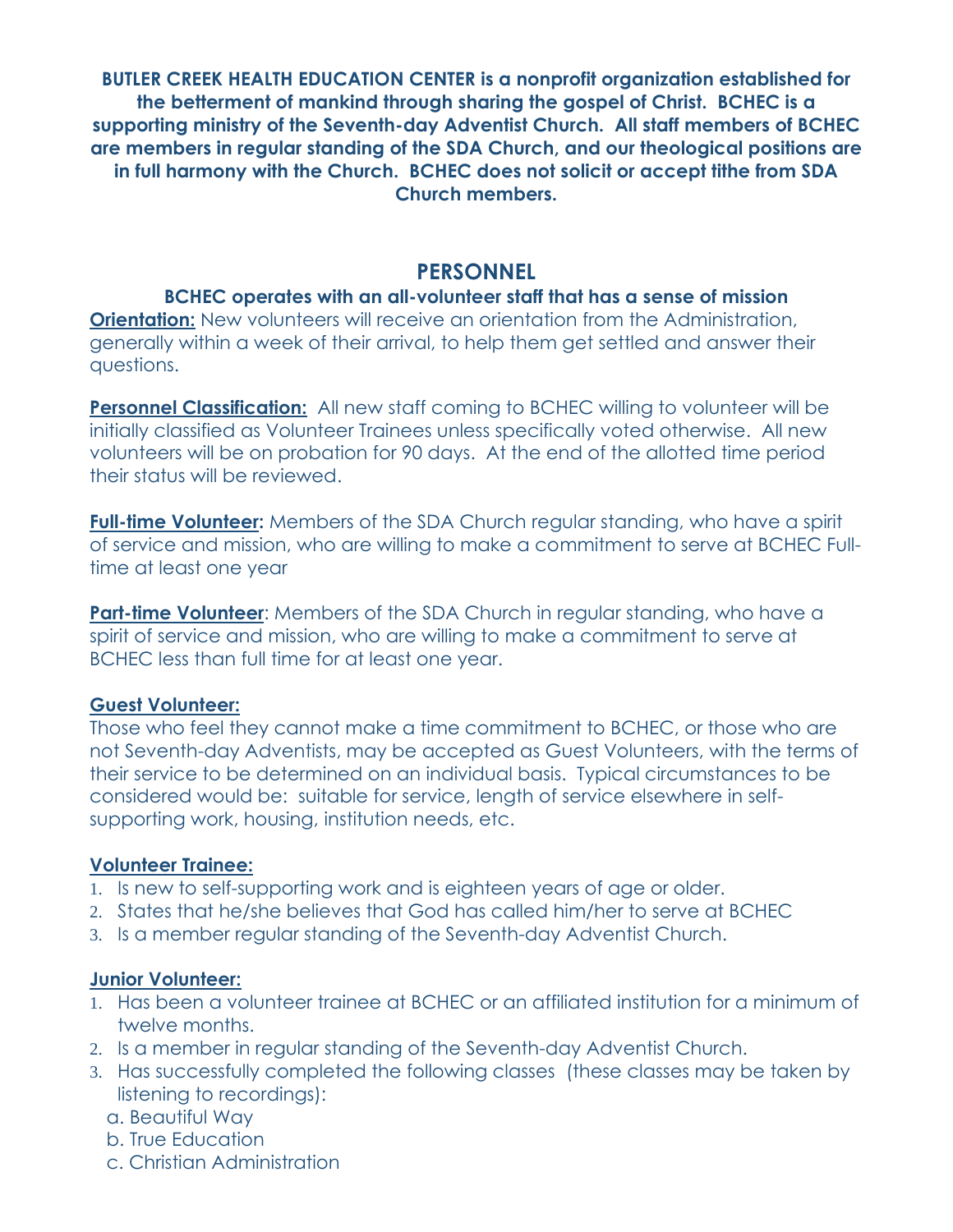d. Child Guidance\*

e. Husbands and Wives\*

- f. Christian Association
- g. Principles of Self-Supporting Work

h. God's Healing Program \*Necessary for married couples only

4. Is willing to live by the standards and principles taught in the above classes.

5. Is willing to cooperate with the goals and purposes of the institution.

6. Receives favorable recommendation from his/her mentors regarding attitudes and reasonable productivity.

#### **Senior Volunteer:**

1. Has been at BCHEC or an affiliated institution for a minimum of twenty-four months and is in attending vespers and campus meetings.

2. Believes in the standards and principles as taught in the student program/classes.

- 3. Is supportive of the goals and purposes of this institution.
- 4. Feels a calling to self-supporting work and service to mankind.
- 5. Receives favorable recommendation from his/her mentors.
- 6. Has favorable "final" interview with the Administration.
- 7. Is a member regular standing of the Seventh-day Adventist Church.

Periodically the personnel list will be reviewed to ascertain whether a positive evaluation of the above attributes might enable the institution to invite individuals to become either Junior Volunteers or Volunteers. Volunteers may request advancement any time if they feel they have met the requirements.

**Stipends & Benefits**: The policy of Sequatchie Valley Sanitarium, Inc., is to provide from operating funds, as available, certain benefits to its Volunteers to assist them with general living expenses. In an effort to provide benefits as fairly and equitably as possible, the Executive Committee reviews and updates the benefits to meet the changing conditions of this world. Below is a summary of the benefits that may be provided to volunteers. This guideline does not constitute an obligation on the part of the institution to provide the following benefits:

# **Stipends for full time volunteers (per month):**

Volunteer Trainee: \$320 Junior Volunteer: \$350 Senior Volunteer \$380

# **Food Allowance (per month):**

Adults: \$255 1st and 2nd child: \$125 each 3rd and 4th child: \$110 each

# **Additional Benefits (per month):**

| Single Volunteer:                  | \$10 |
|------------------------------------|------|
| <b>Department Head:</b>            | \$50 |
| Non-Working Spouse:                | \$40 |
| Child Allowance (18 & under): \$40 |      |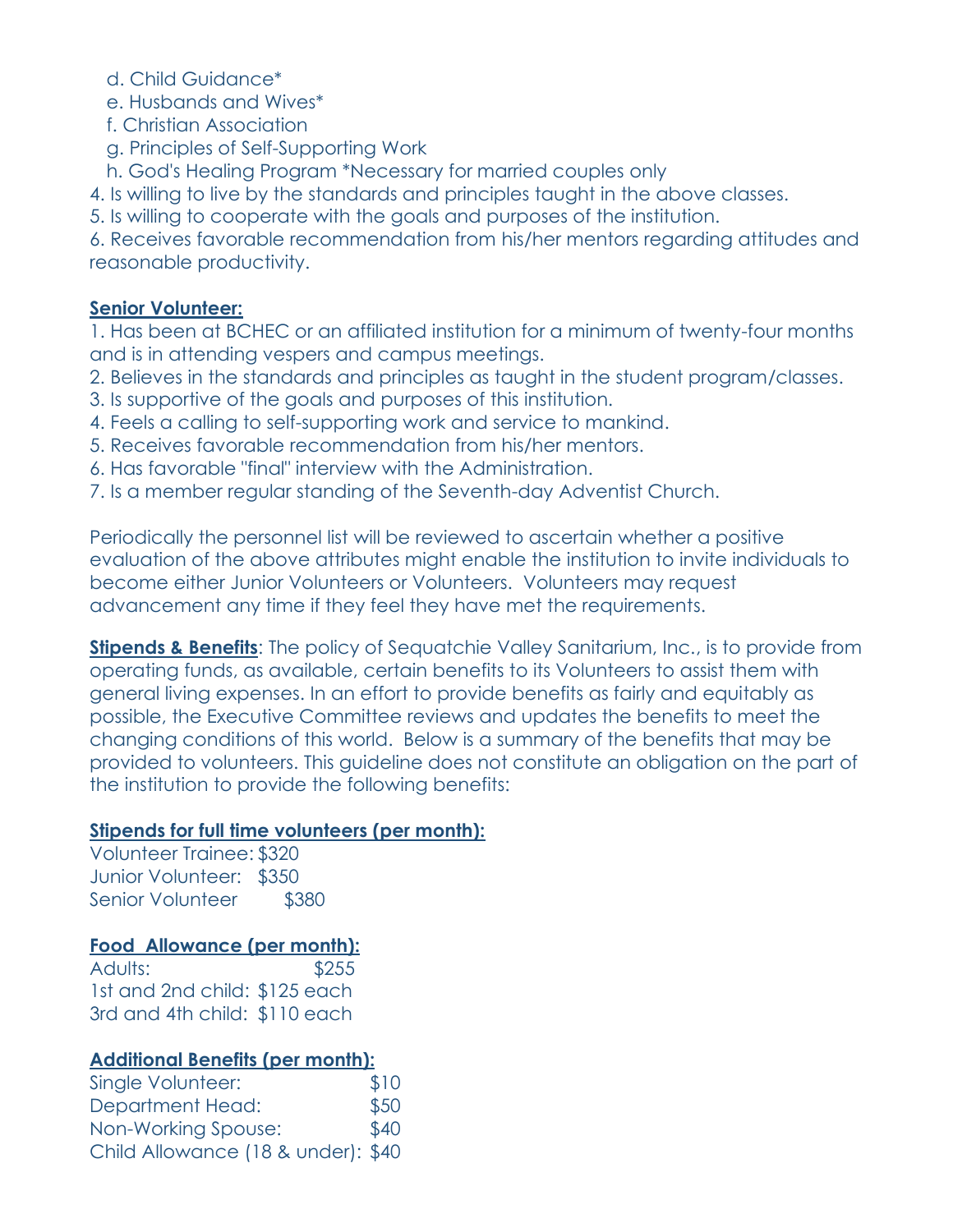**Part-Time Volunteer Stipens & Benefits:** Pro-rated according to the extent of service involvement.

**Children of Staff Members:** Staff children who are 14 years or older and wish to help their parents in their duties at the institution are allowed to do so, under the direction of their mentor.

**Wives of Staff Members:** BHEC recognize the extra responsibilities of wives toward their families at home, also BCHEC does not encourage the neglect of such responsibilities. Therefore Wives of Full-time Volunteers are allowed to serve at BCHEC as Part-time Volunteers.

**Adult Children of Staff Living at Home:** BCHEC recognizes that there are times when a staff family may have an adult child (19 years and older) who wishes to live at home and yet not serve at BCHEC. We wish to be supportive of family relationships and therefore will not charge room expense to the child for one year. After one Year, such children would be expected to volunteer a minimum of 8 hours per week for housing expenses. To remain as a campus resident, he/she will honor the Institute's policies and rules.

**Automobile Insurance:** Volunteers who own an operational vehicle and will provide prove of basic liability insurance for such a vehicle. Upon proof of basic insurance coverage volunteers will receive assistance with personal automobile insurance as follows: \$35 per month (\$420 per year) and if married, \$17.50 a month (\$210 per year) toward a second car if they have one. For a motorcycle instead of a car, the assistance will be \$12.50 per month (\$150 per year).

**Automobile Fuel Expense:** Volunteers who own an operational vehicle will receive \$25 per month (per family) for fuel expense.

**Tithing**: A faithful tithe to the SDA organized church would be paid (which includes stipend & monthly food allowance), plus the \$100.00 housing allowance.

**Staff Work Schedule**: BCHEC operates with an all-volunteer staff who have a sense of mission; therefore we are not hourly workers in the usually understood sense of the word. Nevertheless punctuality at work place and fidelity in work performance is required.

**Off-Campus Work:** Our Volunteers are committed to give their best service to God, to their Families and to BCHEC needs. Therefore our volunteers do not engage in off campus labor for remuneration.

**Compensation Time:** If a volunteer is unable to take off on a designated holiday, compensation time will be given. The time is to be taken shortly after it is accrued (within 14 days if possible), and will be rescheduled by the department head.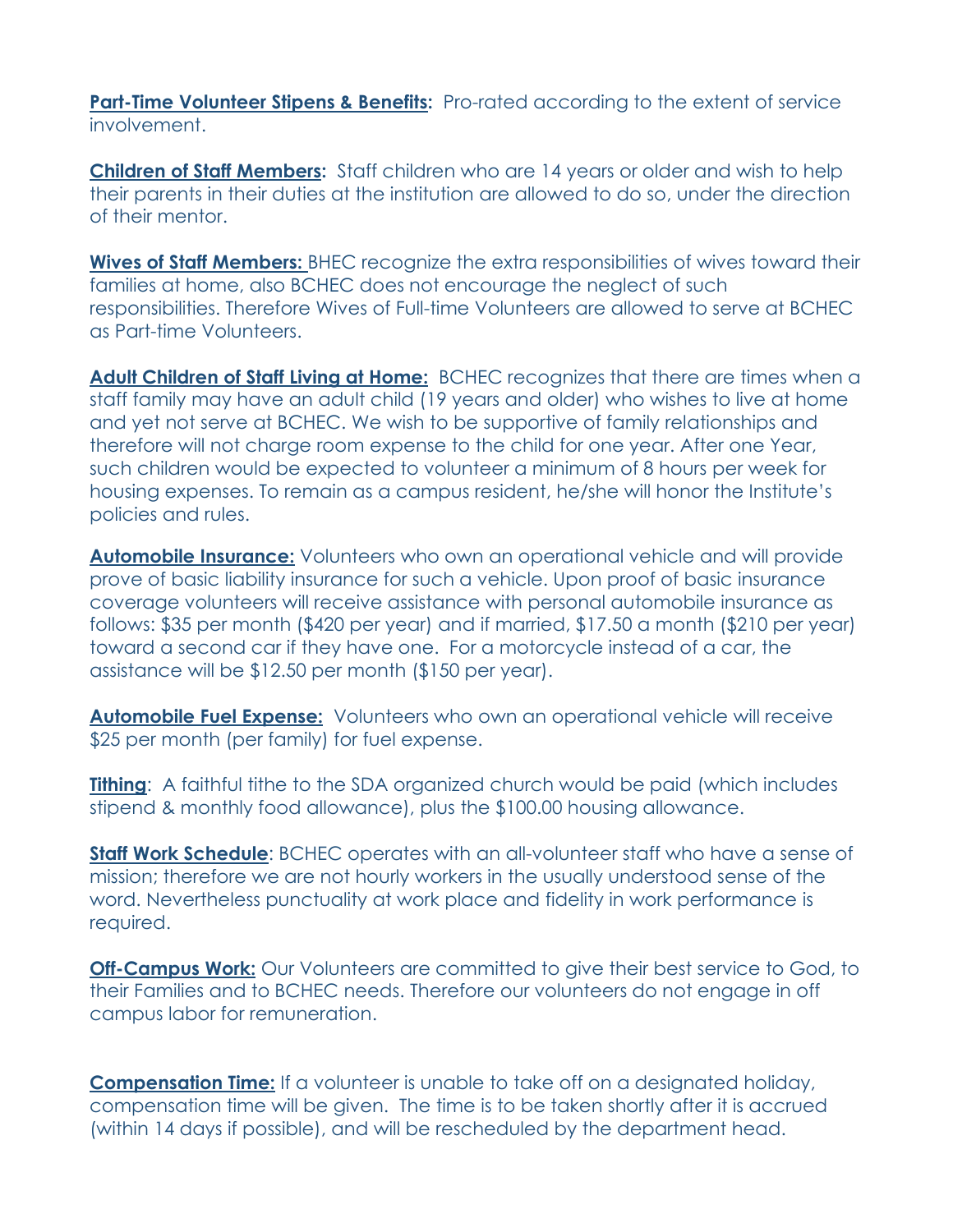**Sabbath Ministry:** Campus industries are closed during the Sabbath hours. However, certain Sabbath duties must be covered; volunteers share in these responsibilities. A Sabbath Ministry schedule is given to each volunteer. If you need to change your date, it is your responsibility to find someone to trade places with you, and to inform the Administration of the change.

**Holidays:** BCHEC observes the following holidays: New Year's Day, Fourth of July, Labor Day, Thanksgiving, and Christmas. Because of the nature of some of our duties, volunteers may be asked to serve on a holiday. Another day off will be given as compensation, and should be used within 14 days.

**Vacation Policy**: Full-time volunteers with less than two years' service shall be granted two weeks (10 8-hour days) vacation time with stipends and benefits per year. Part-time volunteers would be granted two weeks of the same number of days or hours they normally volunteer per week (for example, a spouse who volunteer 20 hours/week would receive 10 4-hour vacation days). Beginning the third year of consecutive service the vacation allowance per year will be three weeks (15 days) of the same days or hours usually volunteered per week. Starting the tenth year of consecutive service BCHEC will begin granting four weeks (20 days) of vacation per year.

- 1. Vacation eligibility shall be based on time accrued from the anniversary date (date he/she began volunteering), and may be accrued to a total of no more than 45 days.
- 2. Husbands and wives may share vacation time.
- 3. Application procedure: All personnel wishing to take vacation time must fill out the proper form and have it signed by the administrator.

Absence from Assignment: If you find it necessary to be absent from your assignments for sickness or accident, etc., you should notify your immediate supervisor as soon as possible to allow for adjustment assignment. Your mentor may suggest that you see a physician if health problems persist.

All leaves except for sick leave or bereavement are without remuneration, with benefits suspended until return to service. An authorized leave does not break continuity of service, but the time will be deducted from the total accrued service. Every attempt will be made to reinstate volunteers in the same or a similar position if they return within the approved period of time and are able to function in the position held at the time of leave, or in another capacity. This is not a guarantee, but only an expression of policy. Volunteers not returning from a leave within the approved period will be subject to discipline up to and including dismissal.

**Sick Leave:** If a volunteer is not able to go to work because of a temporary illness, he/she will still receive their benefits for that day (or more days if necessary).

**Bereavement Leave:** A leave of 1-7 weekdays with no loss of stipend may be granted to a volunteer in the case of a death in the immediate family. Immediate family is defined as the parents, brothers or sisters, spouse, or child: 1 day if the funeral is held locally; 2 days if the site is not local but is within 250 miles. For distances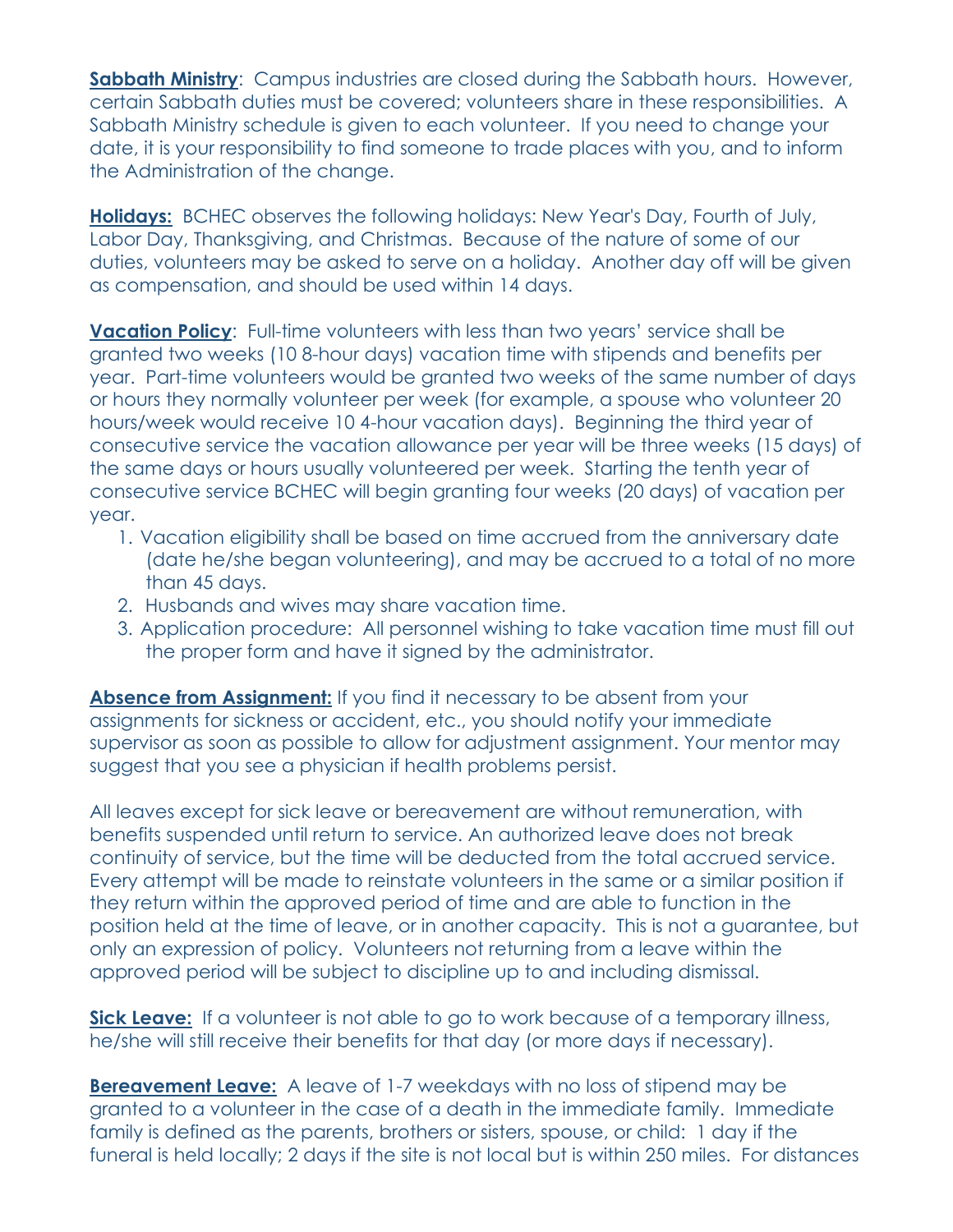over 250 miles, 1 day will be granted plus one day for every multiple of 250 miles to the funeral site, up to one week (i.e. If the funeral is conducted at a location 750 miles away 3 days of bereavement leave will be granted).

**Leave of Absence:** To be used only in case of an emergency. Leaves may be granted for up to three months; however, personal leaves of absence may not be initiated until all vacation time is used. As far as possible all requests should be in writing, using the approved Leave of Absence form, and must be submitted to the Administration if possible two weeks (one month for supervisory personnel) prior to the beginning date of the intended leave.

**Pregnancy Leave for Mothers:** Expectant mothers will receive two months paid maternity leave.

**Personal Legal Documentation:** All volunteers and students must provide legal documentation to verify their place and date of birth. If they are not U.S. citizens we require appropriate documentation/evidence to verify their current immigration status.

**Foreign Volunteers:** Foreign volunteers are responsible for filing for visa extensions, and must pay all associated costs.

**Reassignment of Volunteers**: When volunteers need to be reassigned from one department to another, either at their request or because of department needs, the process by the Administration in consultation with Department Heads and the individual.

**Guidelines for Christian Conduct:** It is our belief that the Bible and Spirit of Prophecy support the following guidelines as a proper practice of dedicated Christians. A Christian man or woman will:

1. Always appear modest in their person, clothing (in fit, design, fabric and style) and appearance, that does not attract attention to one self.

- 2. Cherish neatness of appearance.
- 3. Not wear tight-fitting clothing.

4. Be considerate of others when listening to the radio, CD player, etc., and will wear ear phones when necessary.

- 5. Be health conscious to keep his/her soul temple acceptable unto God.
- 6. Not play competitive sports or games, or allow children to do so.
- 7. Follow a healthful vegetarian diet as God's original plan for mankind, and study the benefits of a pure plant-based diet.
- 8. Discontinue the use of makeup.

Rules of Conduct: It is our belief that the Bible and Spirit of Prophecy would support the following rules as a proper practice of dedicated Christians.

- 1. Men or women will not wear shorts.
- 2. Women would not wear pants in public or around guest at home
- 3. Culottes are permitted if they have the general appearance of a skirt and meet #3, but are not to be worn in class, or at worship.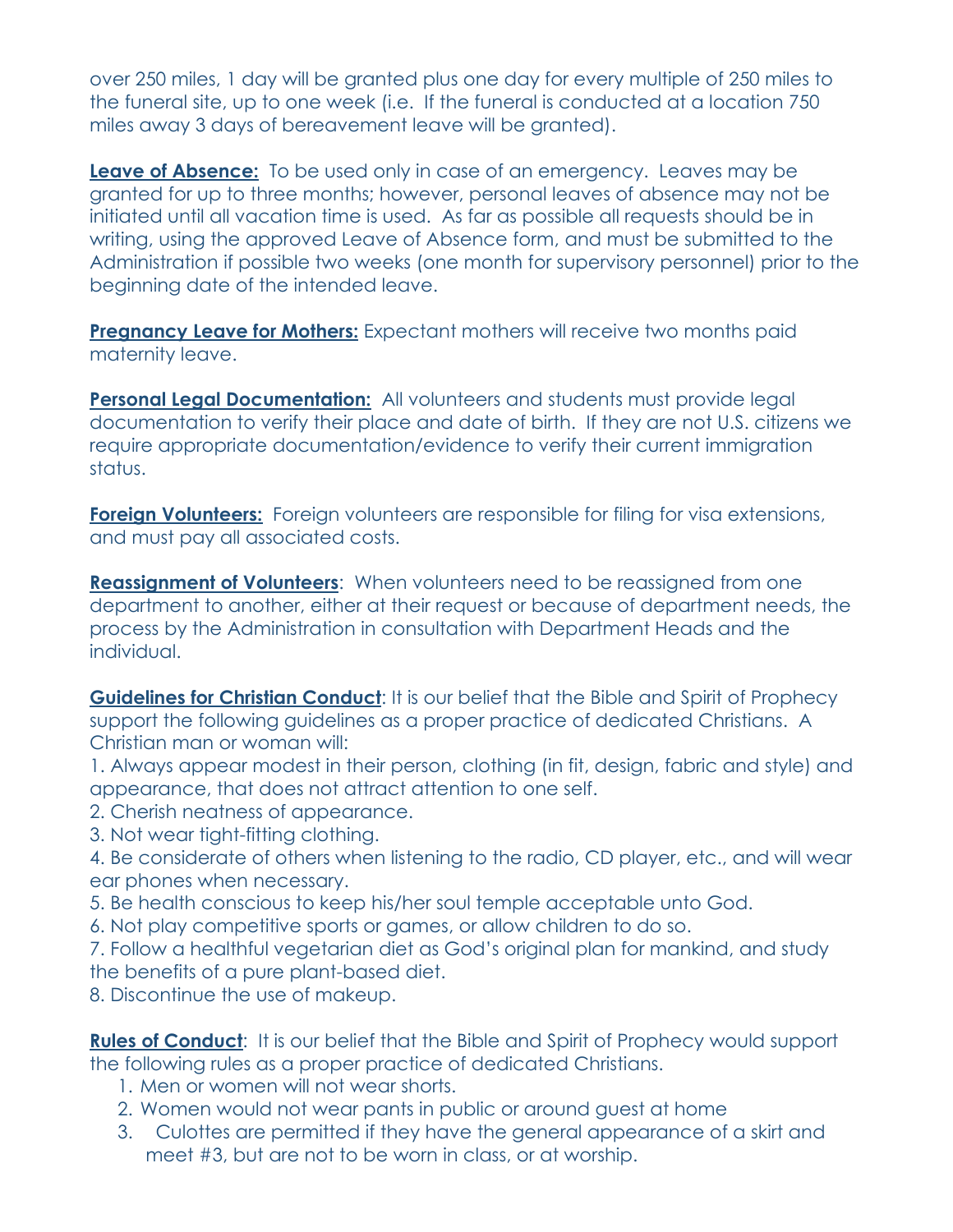- 4. All dresses must fall well below the knee when the wearer is sitting. There should be no sleeveless tops, low-necked clothing, or other revealing features.
- 5. The wearing of a wedding ring or any other type of jewelry is not acceptable.
- 6. No user of tobacco, alcohol, or mind-altering drugs will be allowed to remain as a staff member or student.
- 7. No televisions will be allowed without the written consent of the administration.
- 8. No courtships or special relationships between men and women will be allowed without counsel and approval of designated experienced individuals.
- 9. No unwanted conduct between volunteers and others will be tolerated at BCHEC; any person subject to offensive, threatening, annoying conduct by any person at BCHEC shall promptly report such words, actions, touching or conduct to the administration.

**Disciplinary Procedure:** Our plan is to follow Matthew 18:15-17.

**Grievance Procedure:** Our basic plan is to follow what Jesus said in Matthew 18:15-17.

**Termination Guidelines**: Since service to this institution is based on mutual consent, either the volunteer or the Administration may terminate service. It is important for the volunteer's record and future service experience that termination be brought about properly. There are several types of termination procedures:

**Resignation:** Volunteers desiring to terminate their services with the institution should give at least a 30-day written notice to their department head in order that a replacement may be found. Those in supervisory or other key positions are encouraged to give at least a 60-day written notice.

**Exit interview:** The exit interview will give you information regarding steps necessary to acquire any benefits that may be due at termination. The interview would include plans in regard to the return of keys and establishing the final stipend and benefits to be paid. It is hoped that the interview may be a vehicle for obtaining information that could lead to improved institutional morale and service and that it will assure that termination is not based on some misunderstanding or condition which is correctable. After termination of service the volunteer may stay for up to two weeks as necessary for packing.

**Dismissal:** There are two general conditions that subject a volunteer to dismissal. These are lack of adequate performance and/or misconduct. All dismissals are decided by the Operating and/or Executive Committee. Butler Creek Health Education Center has zero tolerance for drugs, alcohol, tobacco, and violence.

**Probation:** All individuals enter service to the institution on a trial basis. Any volunteer who is placed on probation by the Operating Committee or Executive Committee may terminate or be terminated without obligation.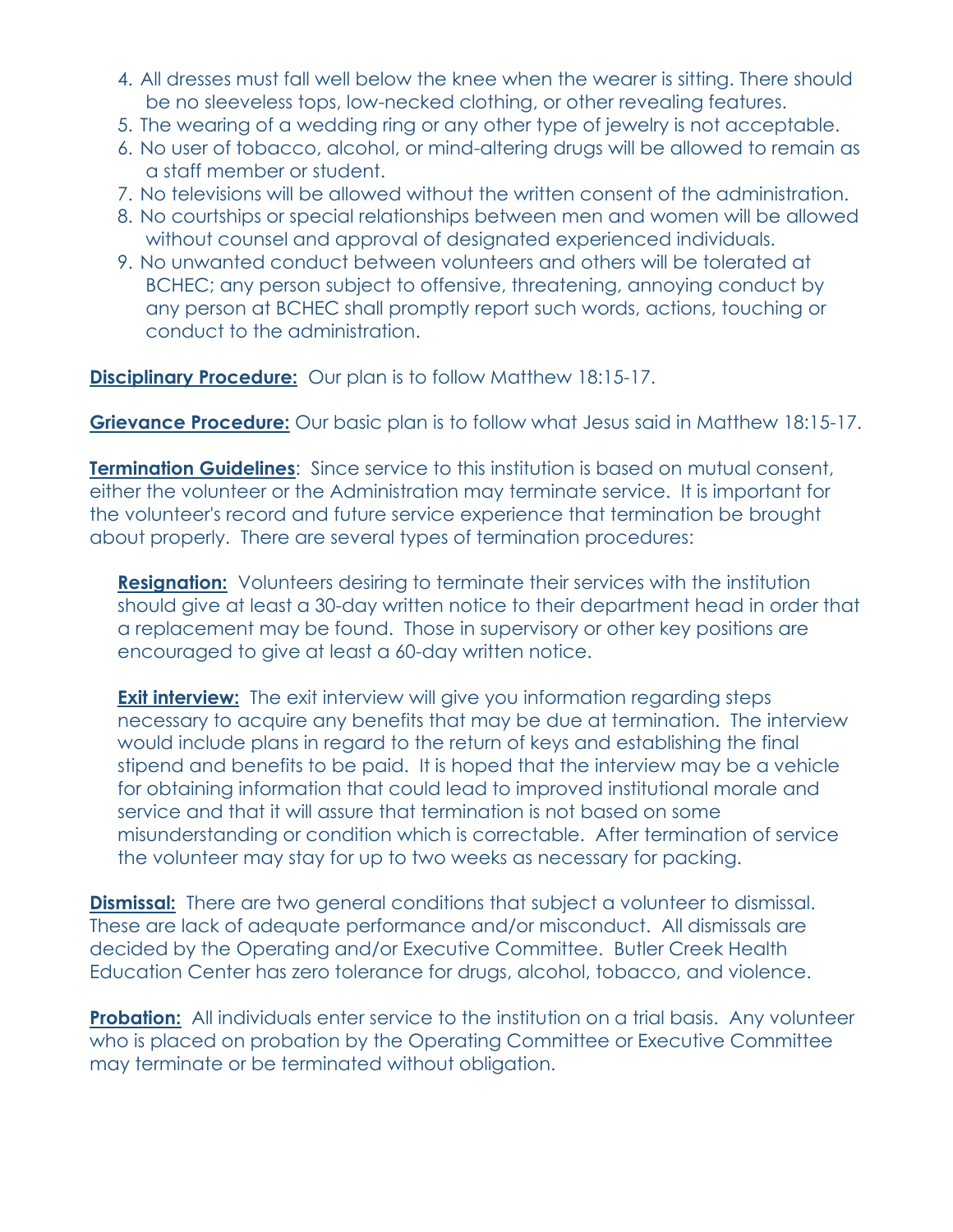# **Operations**

#### **Committees:**

Two committees, the Campus committee and Executive committee, will govern the functioning of the Butler Creek Health Education Center. The responsibilities of each committee include:

**Executive Committee:** This committee is chosen annually by the Sequatchie Valley Sanitarium Board of Directors and is responsible for: approving Personnel/Campus Committee minutes; making or changing policies; appointing campus department heads; approving check signatories; and approving new building projects or major renovations.

**Campus/Operating Committee:** This committee is chosen annually by the Executive Committee and is responsible for processing prospective student and volunteer applications, changes in volunteer status, and approving leave requests.

**Health Evangelism/Outreach:** At BCHEC there may be opportunities to participate in outreach programs. Outreach programs are not to be undertaken on work time unless prior approval is obtained from the administration.

**Mileage Reimbursement:** Staff member wishing to be reimbursed for mileage driven in their own personal vehicle must first fill out a purchase order and have the business trip approved. Mileage reimbursement will be given at the rate of .40 per mile.

**Purchases**: Any volunteer wishing to make a purchase on behalf of BCHEC must first secure a Purchase Order. On the purchase order there should be a description of the product, the purpose of the item to be purchased and the approximate cost. The purchase of gasoline for campus vehicles does not require a purchase order.

**Cell Phones**: Cell/home phones are provided by the institution only as deemed essential.

**Tipping Policy:** It is our desire to make our guests feel at home by not encouraging tipping. If one of our guests really desires to give after being encouraged that it is not necessary, we ask our volunteers to inform him/her of our Christmas Fund that will benefit all our volunteers. It is better to have all shared the benefits rather than only a few who work directly with our guests.

**Vehicles, Campus:** Campus vehicles are not to be taken off campus without permission. Also, permission must be given if a vehicle is used on the grounds of the campus. This includes tractors and other drivable farm equipment.

#### **HOUSING**

**Moving In:** Newly arriving volunteers are given time for moving into their living quarters. The time allotted is decided on a case-by-case basis.

**Moving Out:** After the last day at service, a staff member has two weeks to vacate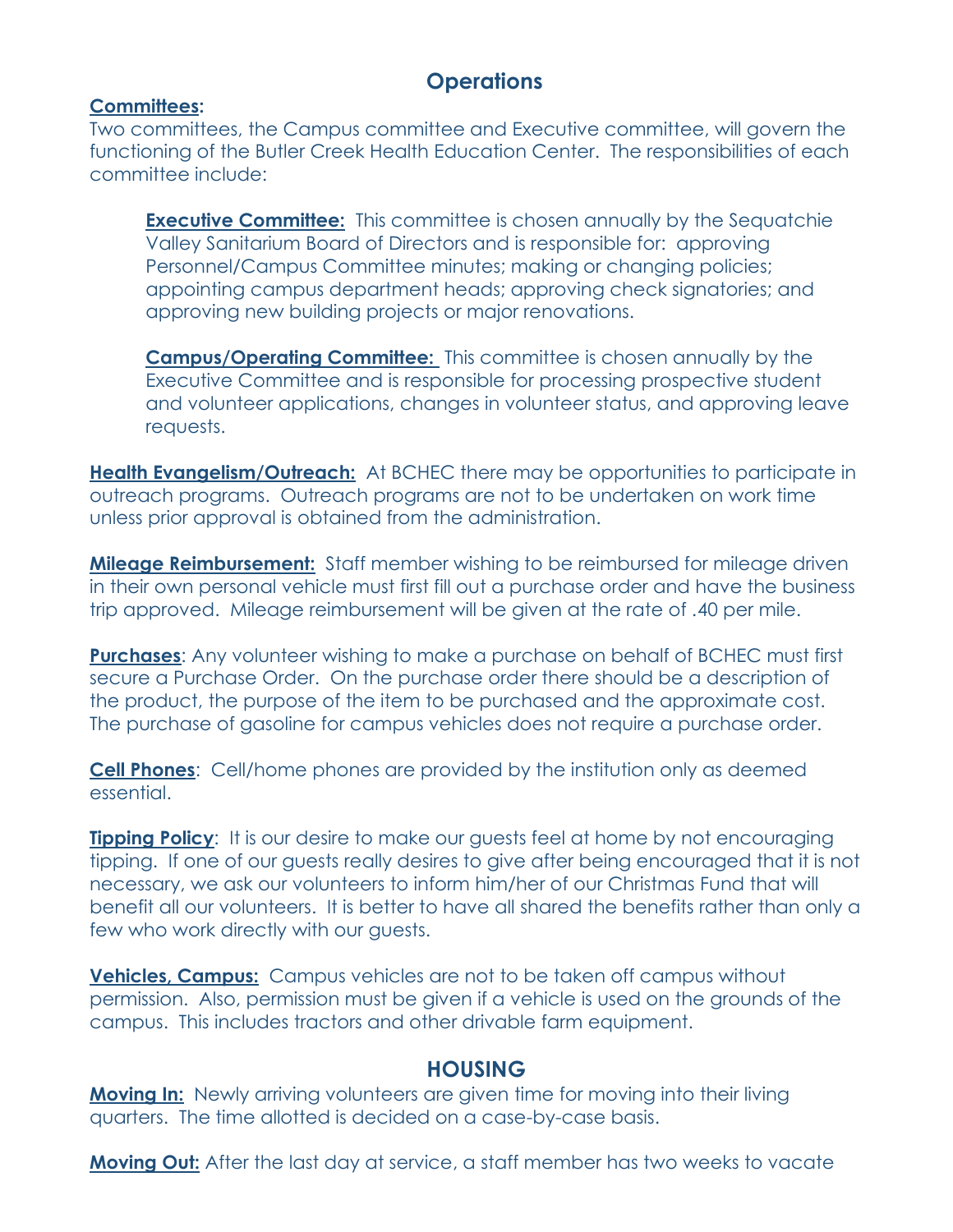campus housing. If they're unable to vacate housing within two weeks, belongings may be neatly packaged and stored in the basement of Sunshine for a period of up to three months. A storage fee of \$100 per month will be charged. At the end of three months, all items left in storage will be donated to a needy cause. Once a volunteer is relieved of duties by resignation or termination by administration he/she should turn in all keys to the Personnel Manager. All keys should be clearly marked. The final stipend will not be given until all keys have been turned in.

**Housing:** When a volunteer arrives, every effort will be made to meet housing needs from what is available. If one desires to make remodeling changes involving modifying the existing structure of his/her home, it should be cleared through the Administration.

**Furniture:** The institution will provide the following appliances: washing machine, dryer, refrigerator, and stove. At certain times the institution may be able to provide other furniture and appliances until the furniture or appliances are needed by the institution. If you have the use of campus furniture or appliances, please treat them with care. We repair washers, dryers, refrigerators, and stoves if they are property of the institution. If you choose to use your own appliances, repair costs will not be paid by the institution.

**Garbage:** All garbage should be put in the dumpster located by Faith Hall. Please make sure that your garbage is tied up in plastic bags. Please do not put food scraps in with your other garbage; food scraps in the dumpster make the area smell bad and attracts flies and wild animals.

**Gardens:** Every effort will be made to provide a place for you to grow a personal garden. Your gardening time should be outside your regular duty hours.

**Guest Housing:** Personal guests are not housed in the Lifestyle Center. If you invite guests to visit, you are responsible for providing their meals and lodging.

**Pet Policy:** Pets are not allowed at the BCHEC without the permission of the Campus Committee.

**Television:** Televisions are allowed for viewing nature videos, religious materials, and health education materials. Commercial television viewing is not allowed at BCHEC.

**Videos:** Any use of videos would be expected to conform to the principles taught in the Beautiful Way class.

**Storage**: Storage on campus is very limited and not very adequate. Before arrival, please inquire as to how much living space you will have. When you leave, plan to take all your things with you.

**Utilities**: Utility bills are paid for by the institution from operating funds. In order to assure regular stipends we need your cooperation. To stop all unnecessary expenditures, turn off lights before leaving, report to Maintenance any water leaks,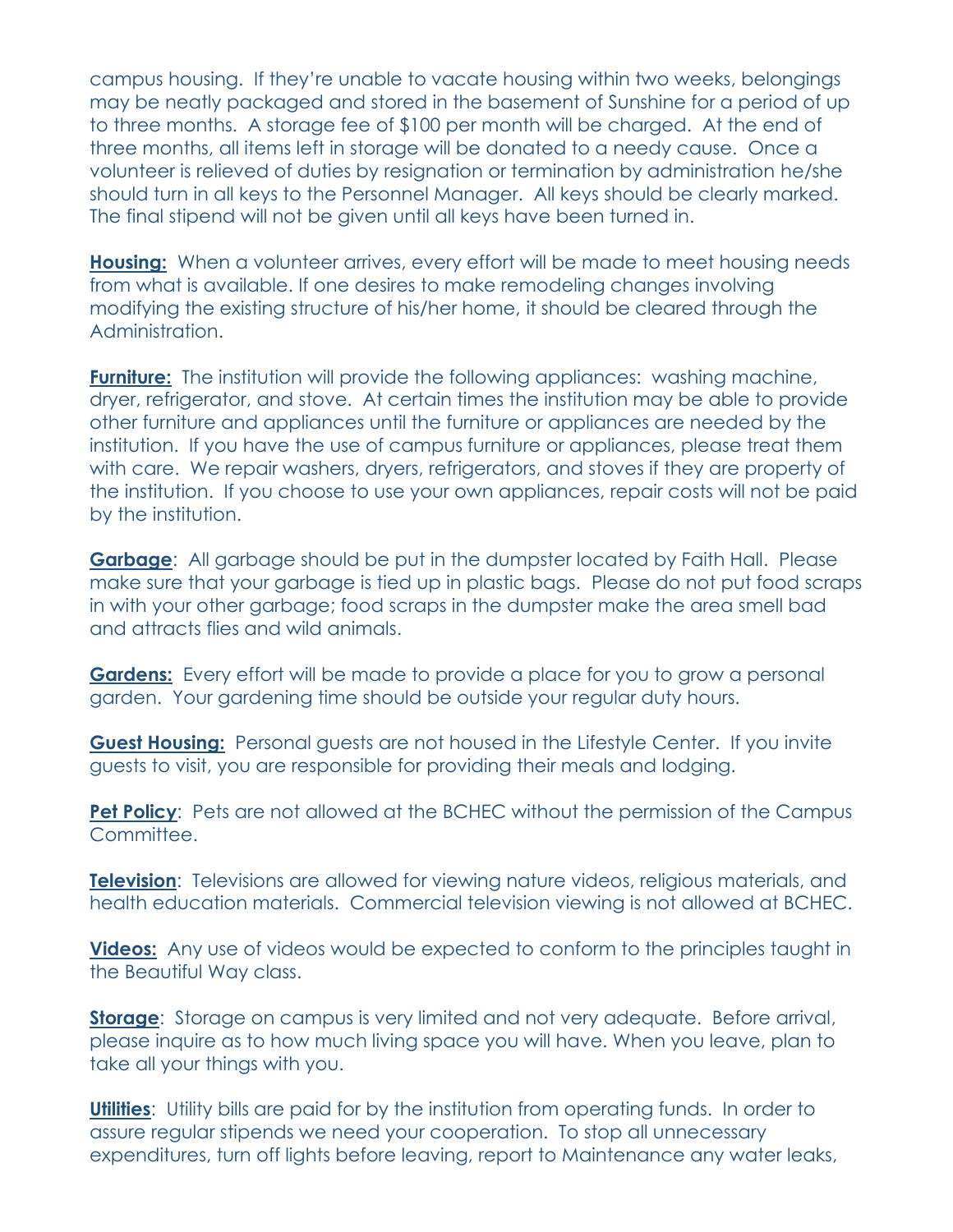hang laundry outside in appropriate weather, and use indoor drying racks, etc.

**Vehicles, Personal:** Vehicles should be parked adjacent to your home in the space provided or in designated parking areas. We want the campus to have an appearance of neatness and order, so we discourage staff members from having salvaged, junked, or non-running vehicles. Commercial vehicles or equipment and trailers should be kept in designated storage areas. If possible, mini-bikes, bicycles, dirt bikes, and all-terrain vehicles should be stored in a shed.

**Yard Maintenance:** It is the responsibility and privilege of each volunteer of the BCHEC campus to maintain the area around his immediate home. Help us to keep our homes free from trash, weeds, and overgrown grass. Care of your yard is to be done on personal time. If available, a lawn mower or weed eater may be supplied by the institution.

**Wood for Fuel**: Any of the dead trees on campus are available to be cut for your wood stoves and fireplaces. Do not go wood-cutting alone, for obvious safety reasons. There are to be no tree cut on campus without the permission of the Administration.

# **MISCELLANEOUS**

**Automobile Repair:** \$6.00 per hour will be charged for any mechanical work done by BCHEC volunteers on personal vehicles owned by BCHEC volunteers. The institution cannot guarantee the repair, and is not liable for any problems or damages resulting from attempts to repair private vehicles.

**Automobile Trailer Rental:** Volunteers may rent the BC trailer for a fee of .12 per mile (up to a maximum distance of 50 miles). The individual renting the trailer is responsible for repairs in the event the trailer is damaged.

**Camping:** There is no camping allowed on the grounds of BCHEC without written permission from the Administration.

**Church Services:** Tuesday night prayer meeting and Friday night vespers are held at BCHEC. Sabbath morning services are attended by BCHEC at the Waynesboro, TN, SDA church. In addition, there are other Seventh-day Adventist churches in the surrounding areas.

**Copy Machines:** As a general rule institution copy machines and printers are limited to business use. If you are given permission to make personal copies the cost is .10 per copy. Copies for church related functions or personal evangelism (not conducted on work time) are to be considered as a personal expense, unless approved by the Administration.

**Farm Produce:** There may be times in the future when the farm is able to supply, at a low cost or free, campus homes with surplus food grown on the campus farm. Please harvest only with the permission of the Administration.